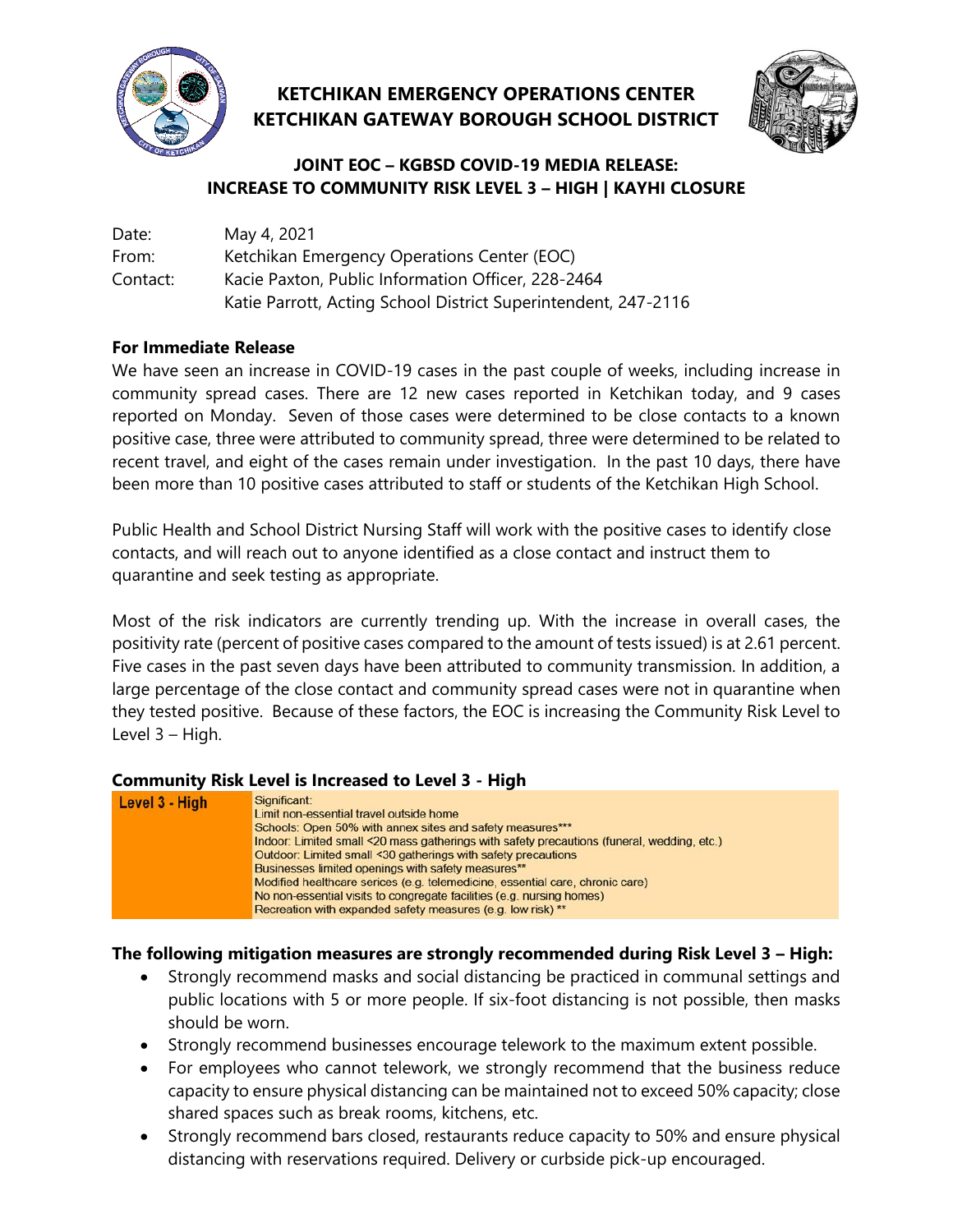Page 2

- Personal services (nail and hair salons, massages, etc.) appointments only with one customer per each service provider. No waiting areas.
- Gyms-no group activities and limit capacity to 25%.
- Indoor gatherings limited to fewer than 20 individuals.
- Outdoor gatherings limited to fewer than 30 individuals.
- Modified Healthcare services (telemedicine, essential care, chronic care)
- Stop non-essential visits to Pioneer Home, Jail, Youth Center, WISH.

#### **How does this affect the School District?**



School District officials will determine whether to increase the District Risk Level from Low to Medium, and will make that announcement in the next couple of days. More information on the School District Smart Start plan can be found at [https://www.kgbsd.org/.](https://www.kgbsd.org/)

#### **Ketchikan High School Closed through Friday, May 7th**

As a result of the recent positive cases, **Ketchikan High School will be closed for the remainder of the week, May 5 - May 7, 2021 with remote learning in place**. This is to provide sufficient time for Public Health to adequately trace these positive cases and for the school district to implement its other mitigation measures. **All Activities and Practices are cancelled until at least Monday May 10, 2021.** The District will provide updated information on the plan for next week's learning and activities. Please continue to monitor email and District communications for additional information.



**The EOC and School District urge all families take the school closure and increased community risk level seriously**. In order to reduce the community risk level and end the school year healthy, we have to be diligent in following the recommendations for health and safety precautions. We urge parents to monitor

their children and keep them home as appropriate. We urge all families to stay home as much as possible, limit your interactions, wear a mask when you need to go out, and wash your hands often. **It will take the full cooperation of students, families, and the entire community to stop the spread and help to finish the school year strong.**

#### **Changes to Gateway Recreation Center and Borough Transit Beginning May 5th:**

The **Gateway Recreation Center** will implement the following Level 3 measures at on May 5th:

- Rooms will be limited to 25% capacity.
- Swim Lessons will be canceled.
- Various programs will be canceled and participants will be notified.
- Open swims will be cancelled.
- Sauna limited to 3.
- Drop-in activities will be limited.

**Transit Buses will have the following changes to its operations:** Essential rides only. Face coverings required for all riders. Bus capacity will be limited to 10-15 riders at one time depending on the number of household groups riding. Examples of a household group are couples or parents with children or individuals that share a household. If the bus is at capacity, it will not pick-up additional passengers until someone exits. Consider taking an earlier bus to ensure you will make it to work on time. Avoid peak travel times 7 a.m. to 8 a.m., 11:30 a.m. to 12:30 p.m. and 4 p.m. to 6 p.m. Paratransit capacity will be limited to 3 riders at one time*.*